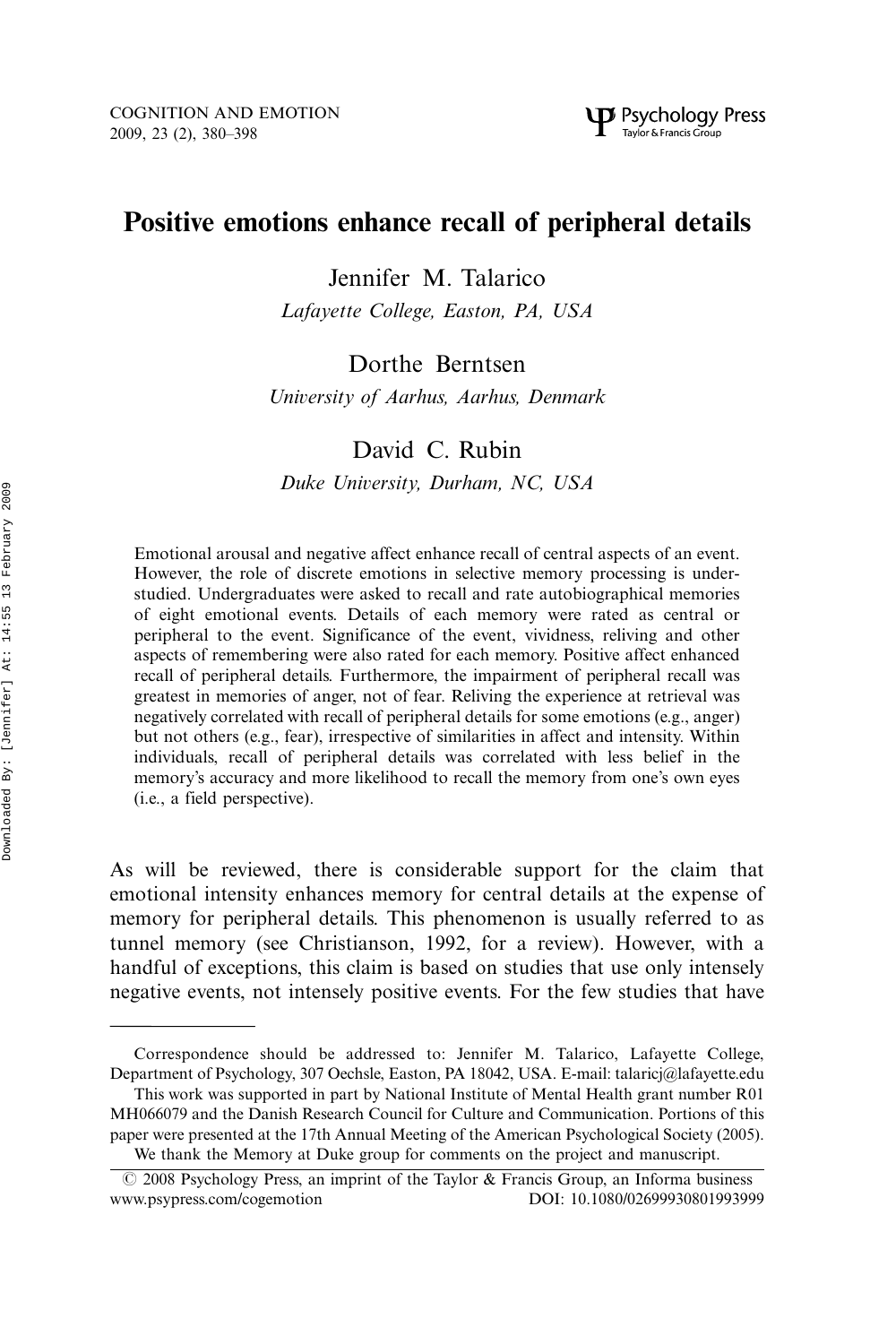compared positive to negative memories, some have found that tunnel memories are only found for negative not for intensely positive events (e.g., Berntsen, 2002). However, in studies like this, only one negative and one positive event is usually recalled. Here we test the generality of the claim by having participants recall events that represent eight distinct emotions chosen to vary in affect and intensity. One might expect that memories for different emotional events will show different patterns regarding the relative amount of central versus peripheral details under the assumption that they reflect different patterns of appraisal (Lazarus, 1991).

High arousal and negative affect enhance recall of central aspects of events. This statement has been supported by research in autobiographical memory (Berntsen, 2002; Christianson & Loftus, 1990; Strube & Neubauer, 1988; Wessel & Merckelbach, 1994), eyewitness memory (Steblay, 1992; Yuille & Cutshall, 1986), event memory (Christianson & Loftus, 1991; Reisberg & Heuer, 2004), episodic memory (Kensinger & Corkin, 2003; MacKay et al., 2004), animal learning (Easterbrook, 1959) and perception (Ohman, Flykt, & Esteves, 2001; Safer, Christianson, Autry, & Osterlund, 1998). Some, but not all, researchers (see McNally, 2003, for a review) argue that trauma memories are an exception to this rule and that they are subject to global impairment (Terr, 1991; Williams, 1994) or selective impairment of central information (van der Kolk & Fisler, 1995). Moreover, the DSM-IV- $TR - C3$  criteria for posttraumatic stress disorder (and all PTSD scales and evaluations that are based on it) include selective impairment of central information in the form of ''an inability to recall an important aspect of the trauma'' (American Psychiatric Association, 2000, p. 468; see Rubin, Berntsen, & Johansen, in press, for a critical review).

However, a number of laboratory episodic, as opposed to autobiographical, memory studies have recently shown that contextual information, including colour (Doerksen & Shimamura, 2001; Kensinger & Corkin, 2003; MacKay et al., 2004), spatial location (MacKay & Ahmetzanov, 2005), and temporal context (D'Argembeau & van der Linden, 2005), is enhanced for negative emotional stimuli relative to neutral. Thus, emotional arousal and negative affect were confounded and the effects of one could offset the effects of the other. In addition, in each of these examples, there was only one object and that object's colour, spatial location, or temporal order was tested in conjunction with the identity of the object. In other words, two different but salient aspects of the same object were investigated. In more complex, real-world events, it is reasonable to assume that when, where, and what something looked like would all be attributed to one detail, either central or peripheral, depending on its physical or conceptual relationship to the overarching experience.

In addition to changes in peripheral detail recall, boundary extension (misremembering a scene as being more distant or including more of the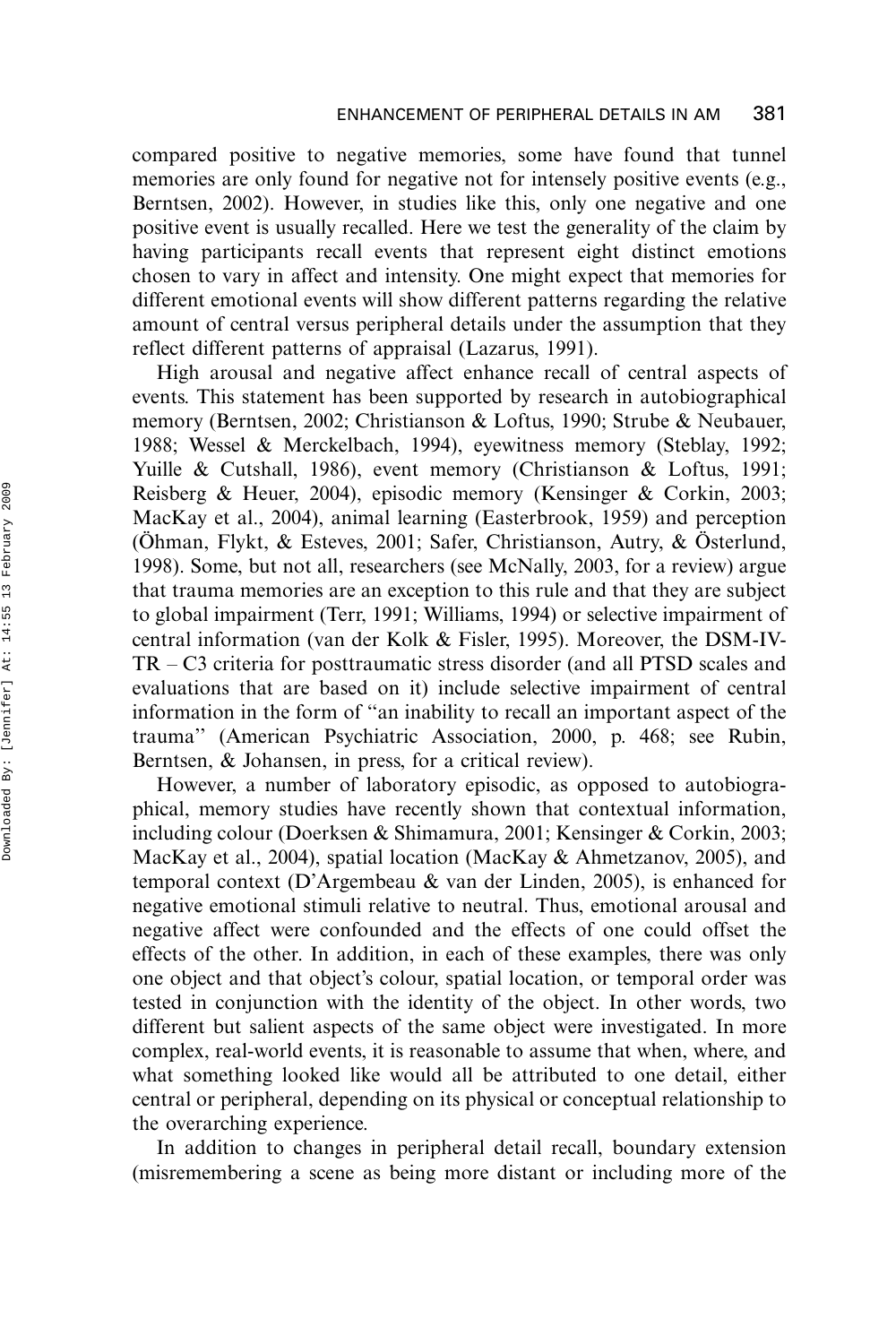surrounding area than was originally presented; Intraub  $\&$  Richardson, 1989) is not found for negative emotional stimuli; instead participants tend to recall images as being more ''close up'' than they actually were (Safer et al., 1998). The weapon-focus effect in eyewitness memory also argues for a perceptual narrowing of attention towards the most salient aspect of an emotional event to the detriment of other elements of the scene (Burt, Watt, Mitchell, & Conway, 1998; Pickel, 1999; Shaw & Skolnick, 1999). Finally, a number of studies have found that increasing affect is correlated with selfrated recall of central details (Christianson & Hubinette, 1993; Christianson & Loftus, 1990; Wessel & Merckelbach, 1994).

The primary explanations for differential recall of details have centred on the emotional dimensions of arousal and affect. Arousal is an insufficient explanation of these effects because the type of arousal matters. Physiological arousal alone—e.g., as induced by physical exercise (Dutton & Carroll, 2001; Libkuman, Nichols-Whitehead, Griffith, & Thomas, 1999) or arousalinducing drugs such as adrenaline (epinephrine; Christianson  $\&$  Mjöerndal, 1985)—fail to produce memory effects. Emotional intensity may be a better construct as it has been shown to be predictive of memory experience (Talarico, LaBar, & Rubin, 2004) even for situations where physiological arousal is low but depth of feeling is high, such as in loneliness or depression.

One may predict that at sufficient intensity, negative affect draws attention to the most salient features, narrowing attention to enhance their perception at the expense of peripheral details (Loewenstein, Weber, Hsee, & Welch, 2001; Ohman et al., 2001; Reisberg & Heuer, 2004). Conversely, Fredrickson's (1998, 2001; Fredrickson & Branigan, 2005) broaden-and-build theory of positive emotions argues that enhanced attention to peripheral features can enhance positive experience at the time and enhance the utility of recalling that experience in the future. Broaden-and-build is one example of appraisal theory that predicts differential encoding and retrieval depending on the functional relevance of each stimulus in an emotional situation (Ellsworth & Scherer, 2003). Negative affect is of particular interest due to the desire to generalise to populations suffering from depression, posttraumatic stress disorder, and other disorders whose proximate cause can be emotional distress. The evolutionary benefit of attending to salient negative information is obvious, as is the need to remain vigilant even in positive situations for the appearance of a threatening stimulus. However, it may be just as beneficial to attend to as much of a positive experience as possible (to enhance current positive mood, to enhance generalisability of positive experiences to future situations, and to undo lingering negative affect; Fredrickson, 2001). Furthermore, happy mood seems to enhance cognitive flexibility, creativity and open-minded processing (Estrada, Isen, & Young, 1997; Isen & Daubman, 1984; Isen, Daubman, & Nowicki, 1987), which should allow for enhanced encoding of peripheral details during real-world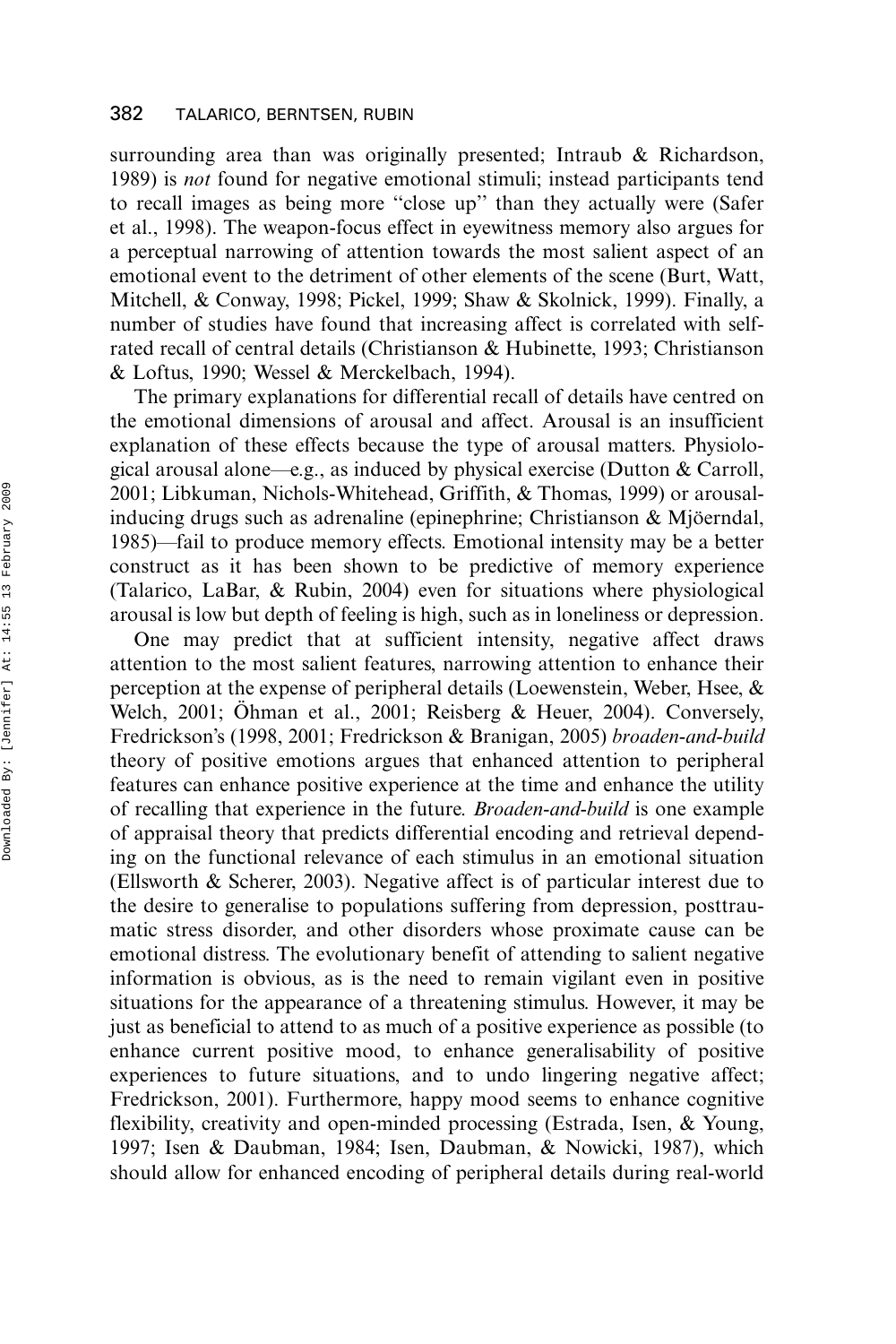events. All of this is consistent with cognitive appraisal theories of emotion (Lazarus, 1991; Simon, 1967).

The observed effects do not have to do only with processes at encoding. Another possibility is that they have to do with the way the memories are rehearsed and reconstructed. For example, Levine and Bluck (2004) argued that people employ less problem-oriented processing strategies for happy events as compared to negative events. For the negative events, people may scrutinise information more carefully and systematically at the time of recall, whereas people remembering positive events rely more on their general knowledge and intuitions (Bless et al., 1996). One consequence of this is that positive events are more likely to include peripheral details that are erroneous (Bless et al., 1996; Bohn & Berntsen, 2007; Kensinger & Schacter, 2006; Levine & Bluck, 2004; Park & Banaji, 2000; Storbeck & Clore, 2005). Regardless of accuracy, the quantity and type of detail recalled about emotional autobiographical memories is informative.

The few studies that have examined central versus peripheral details as a function of affect generally support the idea that positive emotion enhances recall of peripheral details relative to negative emotion (Berntsen, 2002; Libkumen, Stabler, & Otani, 2004; although see Butler & Wolfner, 2000). Similarly, more sensory details have been found for positive memories than for negative (D'Argembeau, Comblain, & van der Linden, 2003; Destun & Kuiper, 1999). Participants in these studies were typically asked to provide only one example each of a positive and a negative memory, however. Furthermore, in most cases, the negative memory was specifically a traumatic event, which is useful for generalising to clinical populations but may be less useful for describing normative emotional experience. In other cases, no specific emotion was identified for either positive or negative affect, allowing participants to select from a range of discrete emotions, without regard to the specific influence of each. Therefore, when choosing our emotion cues, we deliberately selected four discrete emotions from each affect category.

Although dimensional accounts of emotion are informative, the influence of discrete emotions should not be underestimated (Levine & Burgess, 1997; Levine & Pizarro, 2004). Appraisal theory in general predicts that the specific event details identified as central or peripheral will vary as a function of the cognitive appraisal that leads to that particular emotional reaction in a given situation. In a study examining discrete emotions specifically, Levine and Burgess (1997) found that happy moods lead to enhanced memory for all aspects of an event narrative (e.g., central and peripheral details about the setting, goal, agent, and outcome), whereas angry or sad moods selectively enhanced recall of goals and outcomes, respectively. Different negative moods have been found to have distinct influences on behaviour (Raghunathan & Pham, 1999) and cognition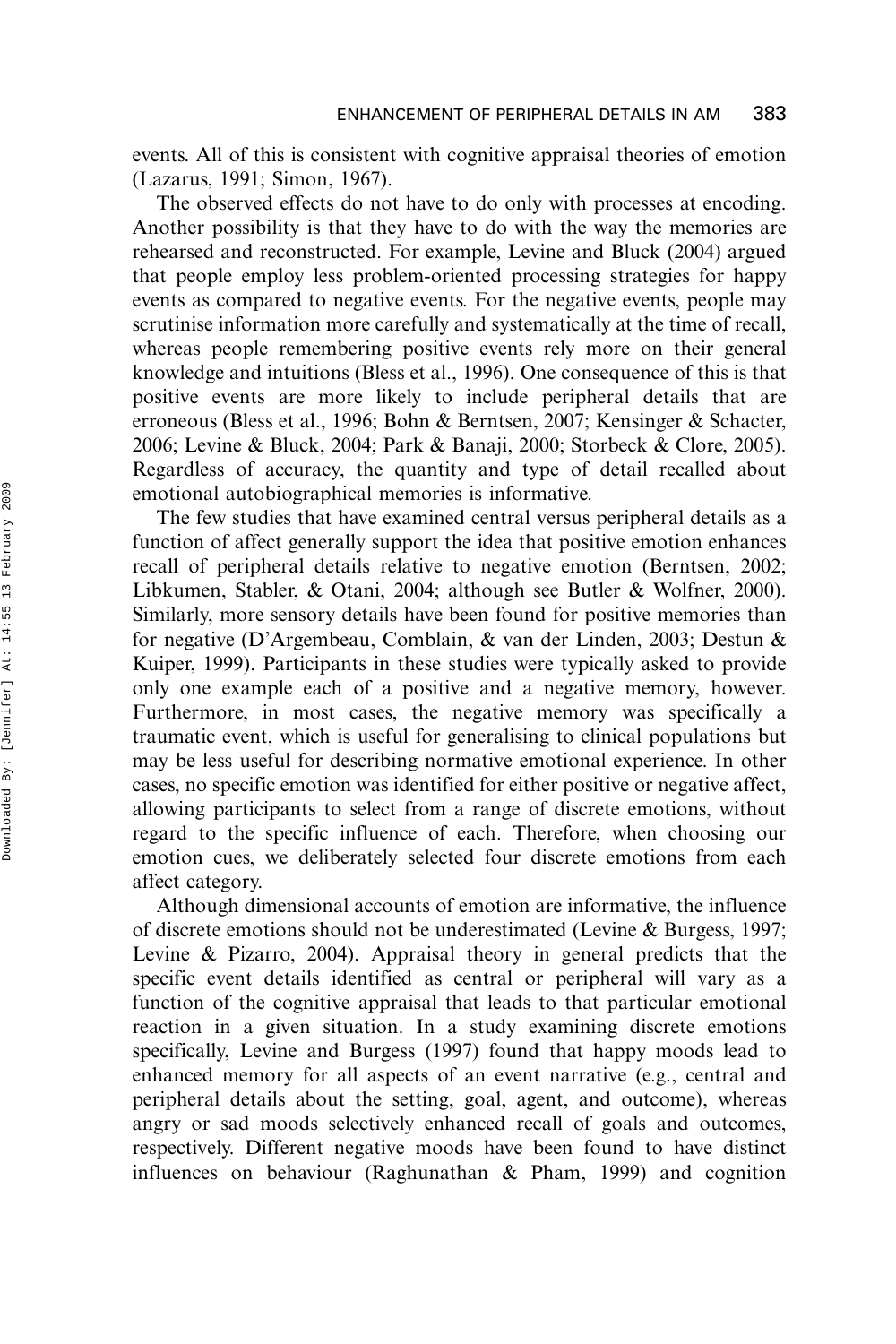(Lerner, Gonzalez, Small, & Fischhoff, 2003), yet the differences between emotions that are dimensionally alike (high arousal, negative affect) but categorically different (fear vs. anger) are rarely examined. One aim of the current study was to clarify dimensional vs. discrete effects of emotion on memory. We predicted that all of our emotional memories would contain more central than peripheral details, but that recall of peripheral information would be influenced by affect such that memories for positive events would include more peripheral information than memories for negative events. Furthermore, we predicted that the least peripheral details would be recalled for fearful memories, consistent with the notion of tunnel memories.

### METHOD

#### **Participants**

Duke University undergraduates ( $N=170$ , 68 males;  $M=19$  years old) completed the experiment for partial course credit. The study was reviewed and approved by The Institutional Review Board for the Protection of Human Subjects in Non-medical Research at Duke University.

#### Procedures

Participants were asked to recall eight distinct emotional events—happy, calm, in love, positive surprise, negative surprise, angry, sad, and afraid. The description of the emotions and examples given were based on appraisal theory (Lazarus, 1991). The first four of these are considered positive emotions and the latter four are negative; happiness, love, anger, and fear are highly arousing emotions, the others are low in arousal (Fredrickson, 1998; Russell, 1980; Watson & Tellegen, 1985). Thus, these emotions were chosen as the minimum necessary to represent the spectrum of emotional experience. By limiting our request to one memory from each emotional experience, we can control for the preponderance of positive experiences in everyday life (Carstensen, Mayr, Pasupathi, & Nesselroade, 2000; Zelenski & Larsen, 2000) and focus on quintessential examples of each emotion.

Following the procedures of Berntsen (2002), participants were first given one minute to think back on their lives and consider which episode had been the most fearful (or happiest, etc.). Previous investigators have estimated that recall of autobiographical memories takes  $10-15$  seconds (Robinson, 1976; Rubin, 1980), however, we wanted to provide sufficient time for participants to identify a specific memory characterised by a distinct emotional tone. The full minute of reflection allowed participants to reject the first memory brought to mind in favour of a subsequently recalled event that better exemplified the emotion, if necessary. After this minute of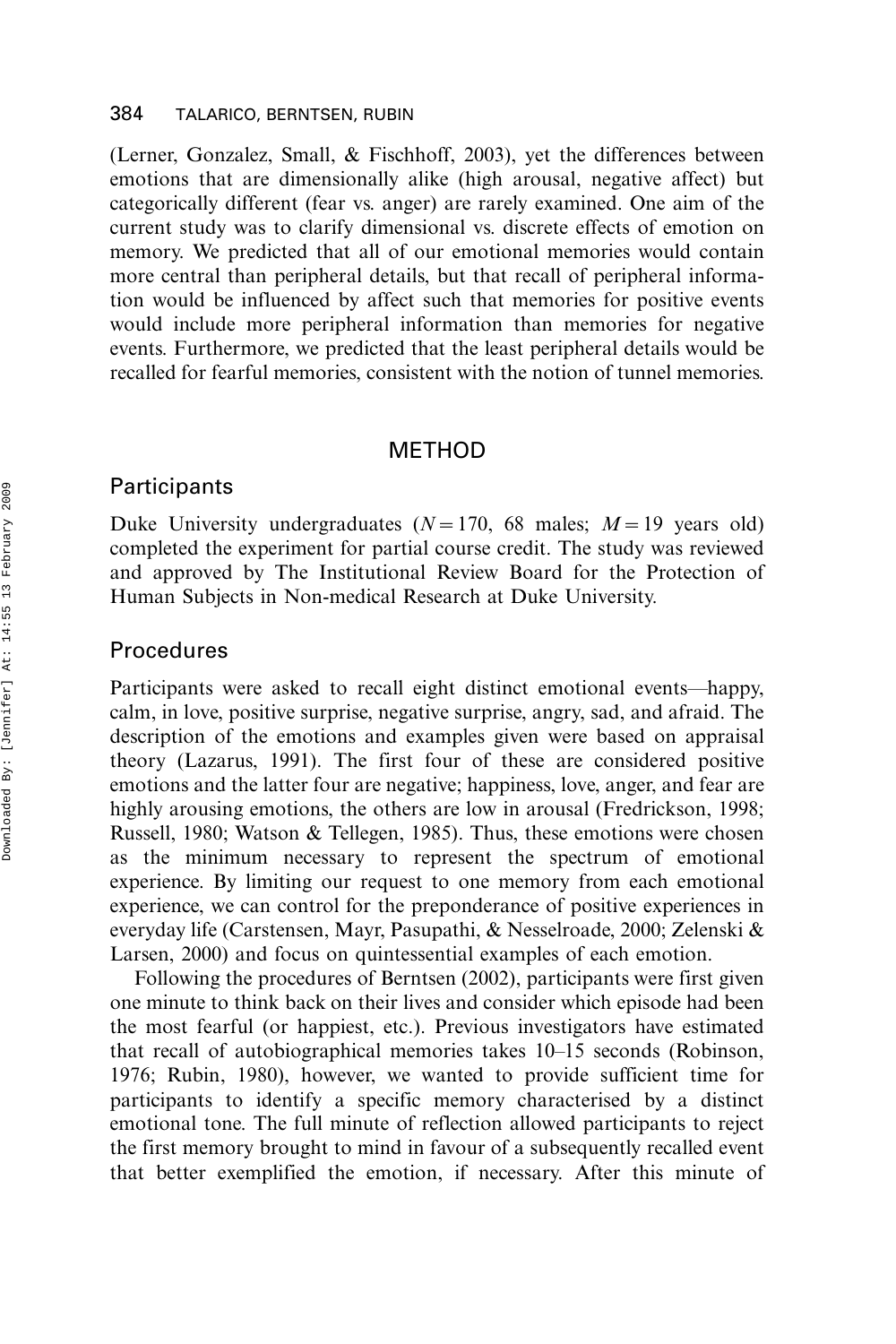reflection, they were given five minutes to record the details of the memory. Pilot testing had revealed that three minutes was insufficient for most participants to record the details of each memory to completion. By extending that time to five minutes, participants were finished reporting all details of each memory before moving on to the next event in all but a few cases. A detail was operationally defined as ''any natural unit of information about the event" and they were encouraged to "include everything—the most obvious to the most insignificant items''.

Participants also answered various rating scale questions about phenomenological properties (reliving, vividness, and perspective), metacognitive properties (belief in the memory's accuracy), and event properties (significance) taken from the Autobiographical Memory Questionnaire (AMQ; Rubin, 2006; Rubin, Schrauf, & Greenberg, 2003; Sheen, Kemp, & Rubin, 2001). There is evidence that recall of central details is correlated with vividness in high-intensity memories regardless of affect (Butler & Wolfner, 2000; Christianson & Hubinette, 1993) and with reliving and rehearsal for positive memories (Butler & Wolfner, 2000).

The AMQ asked participants for the *affect* ("extremely negative"  $-3$  to "extremely positive" 3) and intensity ("not at all intense" 1 to "extremely intense'' 7) of the event so that we could examine the independent effects of these dimensions on recall. We also asked participants how old they were at the time of the event so that we could calculate recency of the event. Participants were asked if they believed the event really occurred as they remember it ("100% imaginary" to "100% real") to get an estimate in their belief in the memory's accuracy. The question about how much *reliving* they experienced while recalling the event was anchored at "*not at all*" (1) and "*as* clearly as if it were happening now'' (7). We also asked how often they thought or talked about the event (rehearsal) and how significant the event was in their life, both anchored at "not at all" (1) and "more than for any *other memory*" (7). Some participants ( $n=68$ ) were asked how *vivid* the memory was (from "not at all" 1 to "as clearly as if it were happening right now" 7) whereas others  $(n=60)$  were asked from what *perspective* they recalled the event (from "my own eyes" to "as an outside observer" 7). A third subset  $(n=42)$  was asked both questions and was asked to complete the AMQ prior to recording the details of each memory. A group variable identifying each procedure was initially included in the analyses described below and there were no significant interactions with the variables of interest. Therefore, data from all participants were included in the subsequent analyses with the *group* factor excluded.

Finally, participants were asked to rate each previously recorded detail as either central or peripheral. Berntsen (2002) found no differences between independent judge- and participant-rated coding of details, therefore we opted for the more efficient self-rating. However, Berntsen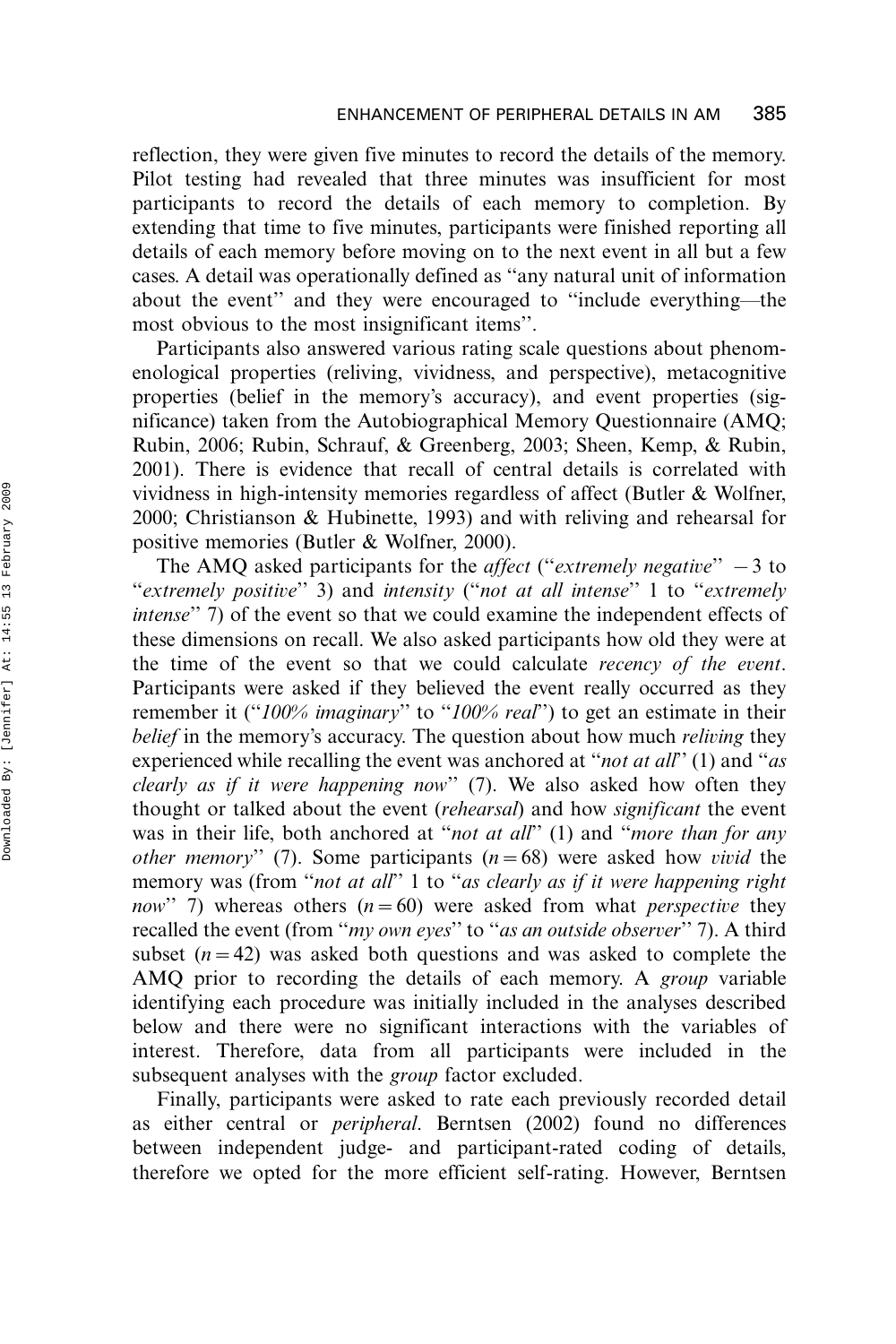(2002); Experiment 2) did find a main effect of order such that later memories included more central details when she had participants code the details as central or peripheral after each memory. Therefore, our participants identified each detail as central or peripheral only after recording all eight memories. To make the central/peripheral judgement, we instructed participants to ask, ''Does this detail make a difference? That is, is it possible to leave out/replace this detail without changing the main content of the memory OR what created your emotional reaction?'' This joint criterion is often used to define centrality in studies where encoding occurred outside the experimental setting and is more closely related to ''thematic centrality'' as defined by Reisberg and Heuer (2004) than to "perceptual centrality". Participants were also allowed to mark any detail with an X if they could not determine if it was central or peripheral. However, this option was used quite sparingly and the overall mean proportion of total details that were marked as neither central or peripheral never exceeded .02 for any emotion and only 14 subjects had a mean proportion of ''neither'' details in excess of .05. Therefore, although we report analyses conducted on proportion of details rated peripheral, the conclusions would remain the same (just in the opposite direction) if we had analysed proportion of details rated central instead.

### RESULTS

### Events recalled

We have no objective data as to the number or nature of details present at the original event; we are relying on participants' written descriptions of the event. Because we asked participants to report their memories by identifying discrete details that need be intelligible only to themselves (to increase the likelihood of honest recall of emotional experiences), detailed content analysis of the events recalled was not possible. However, gross-level analysis revealed some striking similarities in the types of events recalled by our sample. Table 1 lists any category of event that was recalled by more than 10 participants as coded by a research assistant naïve to the experimental hypothesis. Our classification had to be more general than the individual events that fell into each category and may give the misimpression that the events recalled were more general than they actually were. Although some types of events are more obviously recalled for particular emotions (e.g., arguments recalled as memories of anger), there is also considerable overlap with some events being recalled with different emotions (e.g., death of a loved one can be both a negative surprise and sad; being accepted into an organisation can be both positively surprising and happy). Many participants described unique experiences such that for any one emotion, there are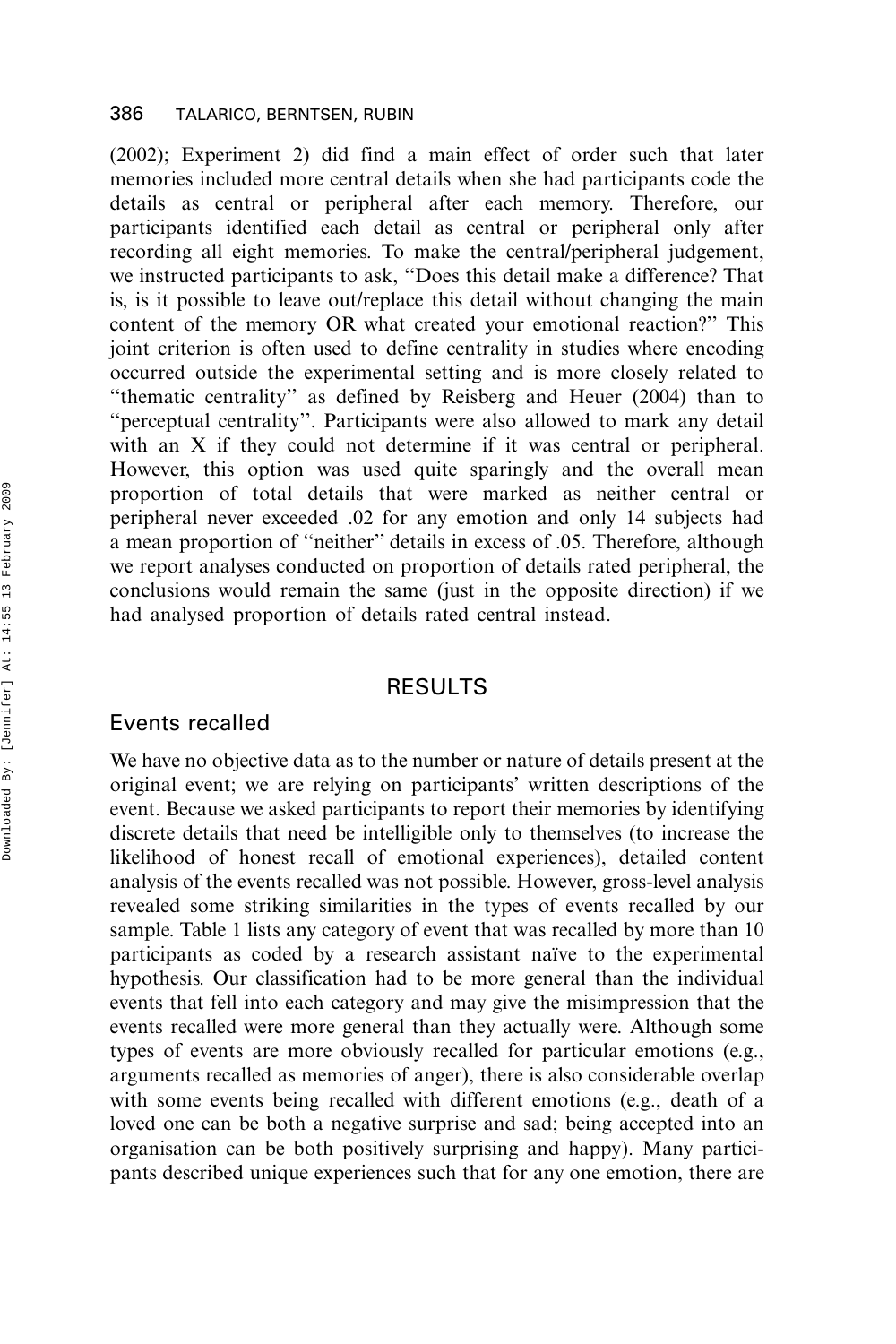| ABI F |  |
|-------|--|
|-------|--|

| Emotion           | Event                          | Number of memories |  |  |
|-------------------|--------------------------------|--------------------|--|--|
| Positive surprise |                                |                    |  |  |
|                   | Accepted into an organisation  | 52                 |  |  |
|                   | Winning a prize/award          | 34                 |  |  |
|                   | Surprise party                 | 25                 |  |  |
|                   | Receive a gift                 | 16                 |  |  |
|                   | Succeeded at a task            | 10                 |  |  |
| Calm              |                                |                    |  |  |
|                   | Vacation                       | 73                 |  |  |
|                   | Content with self/life         | 21                 |  |  |
|                   | Spiritual/religious experience | 18                 |  |  |
|                   | Time with friends              | 10                 |  |  |
| Happy             |                                |                    |  |  |
|                   | Accepted into an organisation  | 29                 |  |  |
|                   | Vacation                       | 24                 |  |  |
|                   | Time with friends              | 20                 |  |  |
|                   | Content with self/life         | 17                 |  |  |
|                   | High school graduation         | 14                 |  |  |
|                   | Romantic encounter             | 14                 |  |  |
|                   | Victory in competition         | 10                 |  |  |
| In love           |                                |                    |  |  |
|                   | Special time together          | 85                 |  |  |
|                   | "I love you" for first time    | 13                 |  |  |
|                   | Wanting to be with someone     | 11                 |  |  |
|                   | Love reciprocated              | 10                 |  |  |
| Sad               |                                |                    |  |  |
|                   | Death of loved one             | 49                 |  |  |
|                   | Romantic break-up              | 19                 |  |  |
|                   | Friend/family moving away      | 18                 |  |  |
|                   | Disease/injury                 | 17                 |  |  |
| Negative surprise |                                |                    |  |  |
|                   | Failed at a task               | 30                 |  |  |
|                   | Rejected from an organisation  | 28                 |  |  |
|                   | Expectations not met           | 17                 |  |  |
|                   | Disease/injury                 | 16                 |  |  |
|                   | Death of a loved one           | 15                 |  |  |
| Afraid            |                                |                    |  |  |
|                   | Childhood fright               | 30                 |  |  |
|                   | Crime                          | 22                 |  |  |
|                   | Automobile accident            | 18                 |  |  |
|                   | Near death experience          | 15                 |  |  |
|                   | Disease/injury                 | 13                 |  |  |
| Angry             |                                |                    |  |  |
|                   | Argument with loved one        | 37                 |  |  |
|                   | Mocked/humiliated              | 23                 |  |  |
|                   | Another exerted authority      | 22                 |  |  |
|                   | Unjust occurrence              | 18                 |  |  |
|                   | Physical conflict              | 13                 |  |  |

#### Event categories recalled by at least 10 participants for each emotion

Note: ''Organisations'' include colleges, fraternities/sororities, and other clubs.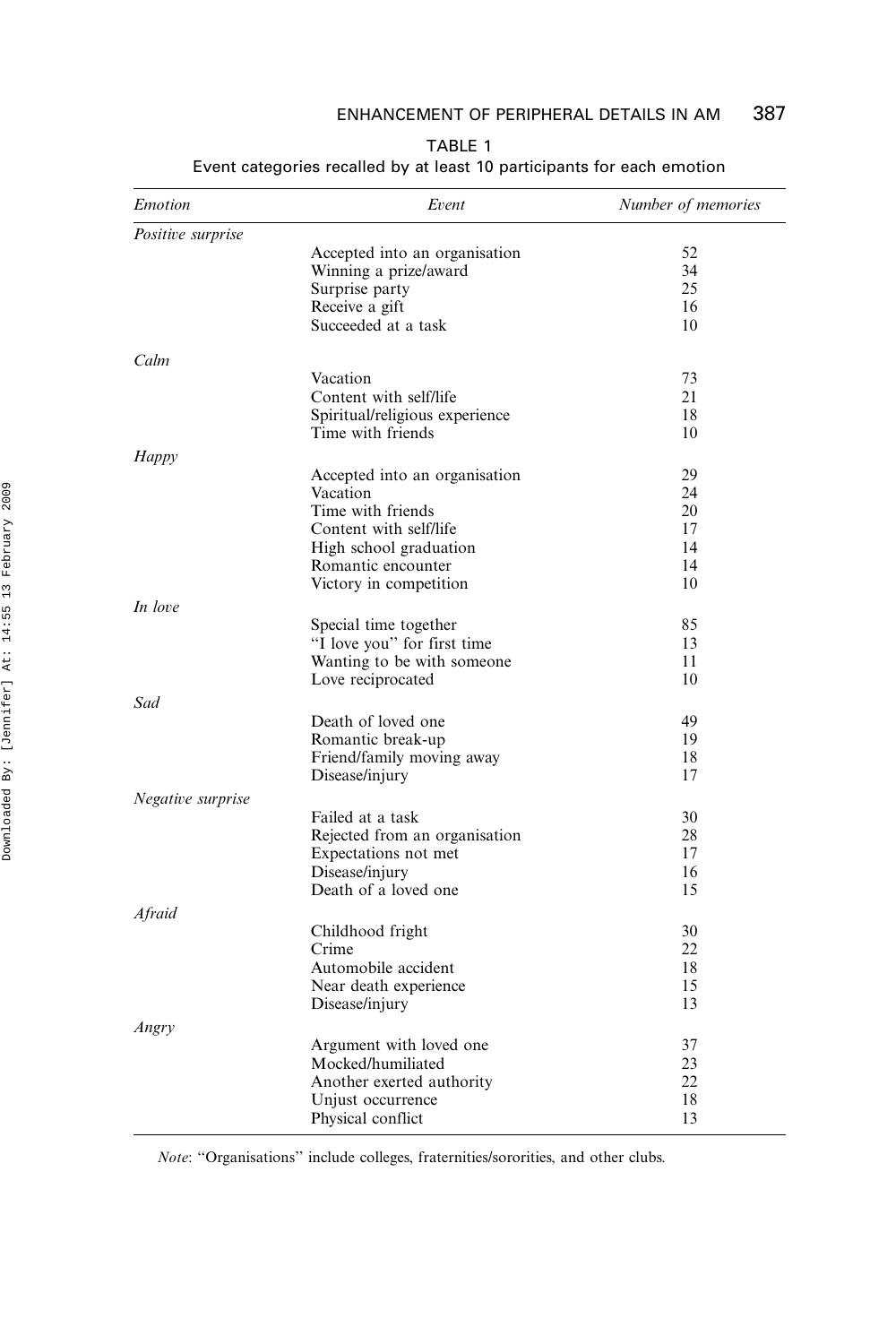numerous events that were recalled by only one individual (e.g., fearful memories of a roller coaster or the experience of being in love during religious conversion). The one emotion for which coding event descriptions proved most difficult was ''in love'', with most participants describing idiosyncratic shared experiences (e.g., sitting on the sofa watching election returns) and detailing the lovable/loving characteristics of the person they were with (e.g., supportive, reassuring, made me laugh).

### Emotion and memory content

Our main question was, how may emotion influence the proportion of details rated as peripheral? The results of a one-way repeated-measures analysis of variance (ANOVA) were significant,  $F(7, 1148) = 18.77$ ,  $p < .0001$ . Mean proportions for each of the eight emotions and the results of planned pairwise contrasts among the emotions are shown in Figure 1. As Figure 1 illustrates the four emotions with positive affect had more peripheral details ( $M=0.43$ ,  $SD=0.15$ ) than the four with negative affect  $(M=0.35, SD=0.13)$ ;  $t(164)=10.49, p<0.001$ . The mean emotion ratings for each (shown in Table 2) confirm that valence roughly divides the emotions in the two halves shown in Figure 1, but that intensity does not



Figure 1. Mean proportion of total details rated as peripheral for each of the eight individual emotions. The emotions are ranked from the highest to the lowest proportion of peripheral details. Emotions sharing a superscript are not significantly different from each other according to planned pairwise contrasts ( $p < 0.01$ ). Note:  $N = 165$ , error bars are standard error of the mean.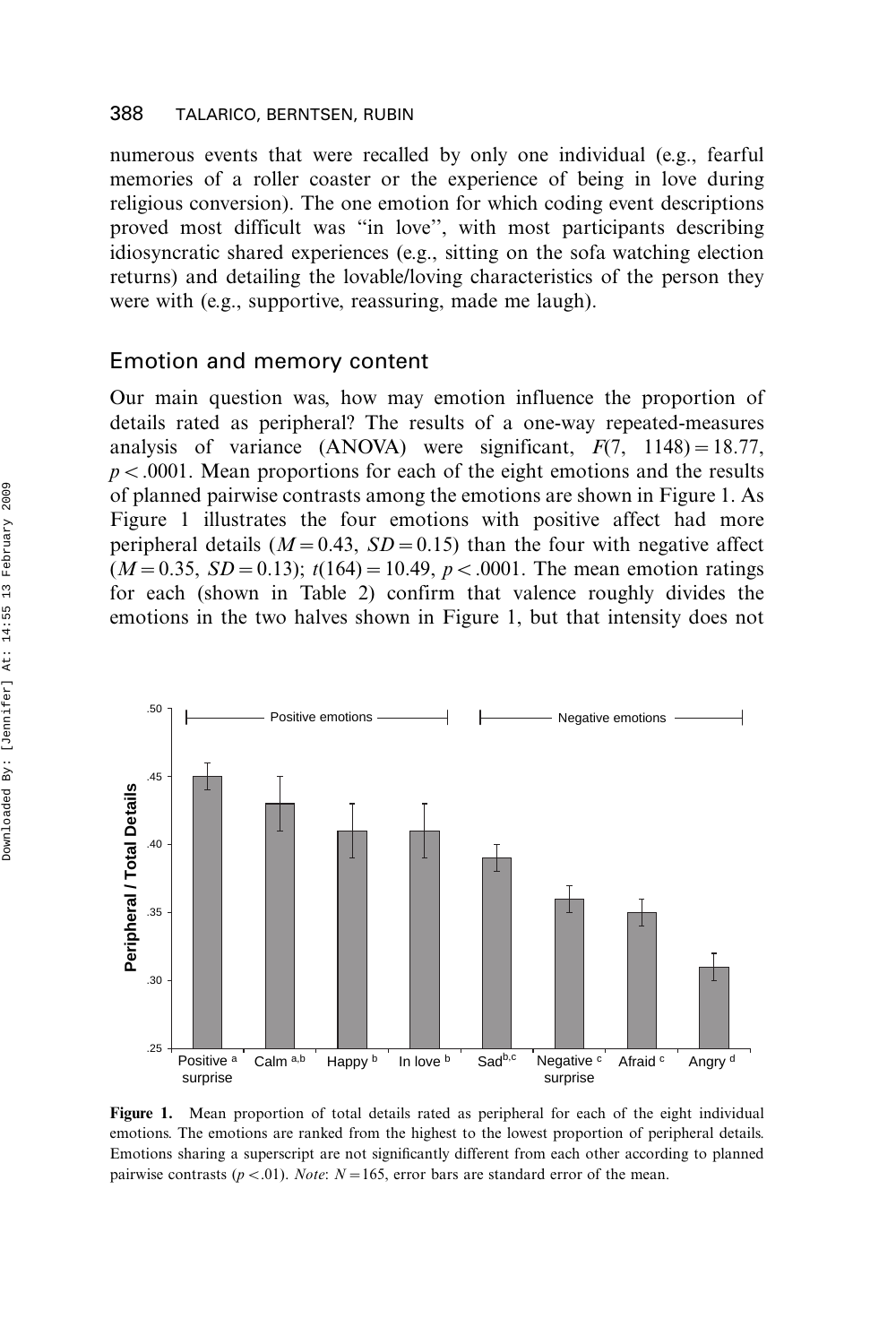|                   | Affect  |            | Intensity |            | Recency |            |
|-------------------|---------|------------|-----------|------------|---------|------------|
|                   | M       | <b>SEM</b> | M         | <b>SEM</b> | M       | <b>SEM</b> |
| Positive surprise | 2.59    | 0.06       | 5.65      | 0.08       | 2.82    | 0.22       |
| Calm              | 1.68    | 0.08       | 3.70      | 0.12       | 2.38    | 0.22       |
| Happy             | 2.58    | 0.07       | 5.55      | 0.09       | 2.21    | 0.19       |
| In love           | 2.34    | 0.09       | 5.82      | 0.08       | 1.73    | 0.14       |
| Sad               | $-2.35$ | 0.07       | 6.25      | 0.07       | 3.54    | 0.25       |
| Negative surprise | $-2.11$ | 0.07       | 5.57      | 0.09       | 3.19    | 0.25       |
| Afraid            | $-2.21$ | 0.07       | 6.08      | 0.08       | 5.60    | 0.37       |
| Angry             | $-2.26$ | 0.07       | 6.07      | 0.08       | 2.64    | 0.21       |

| TABLE 2                                                                                |
|----------------------------------------------------------------------------------------|
| Mean emotion ratings (affect and intensity) and how many years ago the event           |
| occurred (recency) for each memory, in order of proportion peripheral details recalled |

vary systematically with the proportion of peripheral details recalled. For example, positive surprise and negative surprise were rated as equally intense,  $t(166) = 0.67$ ,  $p > 0.05$ , but nonetheless varied significantly with regard to the proportion of peripheral details,  $t(166) = 6.43$ ,  $p < .01$ . Table 2 also shows that age of the memory cannot account for differences in the types of details recalled. This is most clearly illustrated by positive surprise and angry, which were equally old,  $t(166) = 0.60$ ,  $p > .05$ , but nonetheless differed significantly on the proportion of peripheral details,  $t(167) = 9.28$ ,  $p < .01$ . Thus, overall positive versus negative valence accounts for some of the variance in the proportion of peripheral details, whereas intensity and recency show no systematic pattern.

In addition to the overall effect of emotional valence, there is an effect of discrete emotions. In particular, fear and anger are nearly identical in their ratings of valence and intensity,  $t(169) = 0.66$  and  $t(168) = 0.11$ , respectively, both  $ps > .05$ , yet angry memories have a significantly lower proportion of peripheral details,  $t(169) = 3.07$ ,  $p < .01$ . Positive surprise and happy also have similar ratings of valence and intensity,  $t(167)=0.15$  and 0.98, respectively, both  $ps > .05$ , but significantly different proportions of peripheral details,  $t(166) = 2.55$ ,  $p = .012$ . Therefore, a dimensional account of emotion is insufficient to explain the pattern of data that we obtained.

Given that the idea of emotion enhancing recall of central details at the expense of peripheral details (i.e., tunnel memories) was first identified in (and meant to generalise to) memories involving fear, it is surprising that fearful memories here do not result in the least recall of peripheral details. Angry memories had the smallest proportion of peripheral details and were significantly different from all other emotions. Probing this difference, we find that 101 participants had a higher proportion of peripheral details for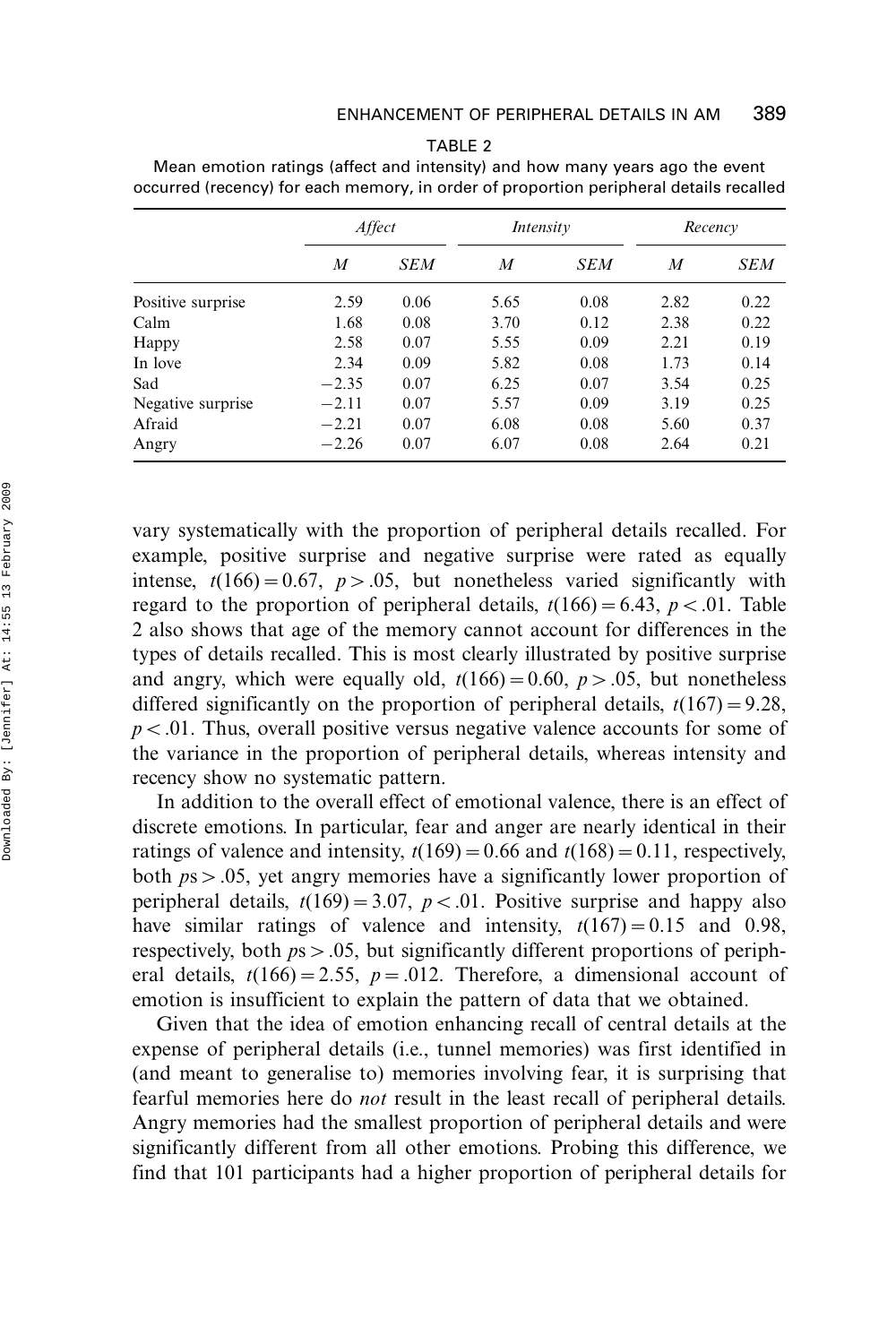fear than anger while only 60 individuals had higher proportion for anger than for fear. There were also a small number of participants who rated no detail within a given memory as peripheral, three of whom did so for their fearful memory and ten who did so for the angry memory (including one participant who did so for both). Therefore, the finding that angry memories exhibit the least recall of peripheral details does not seem to be an artefact of averaging. It may be that fearful memories are more focused on central details when compared to neutral or happy memories, but that they are not the most acute examples of tunnel memories overall.

### Memory content and remembering experience

We also asked how recalling a greater proportion of peripheral details may influence other characteristics of the autobiographical memory. Therefore, we calculated correlations between the proportion of peripheral details recalled and each of the AMQ variables under the liberal assumption that each memory was an independent observation to allow for comparisons with earlier work that did not specifically examine distinct emotions. Proportion of peripheral details recalled was correlated with positive affect,  $r(1353) = .17$ ,  $p < .0001$ , and intensity,  $r(1352) = -.17$ ,  $p < .0001$ , but not recency,  $r(1345) = .03$ ,  $p > .05$ . Thus, the effects of affect and intensity could not be caused by the age of the memory. Perspective at recall and belief in the memory's accuracy have been postulated to interact with recall of central details in clinical populations (van der Kolk, Hopper, & Osterman, 2001), but have not previously been investigated in healthy adults. Recall of peripheral details was negatively correlated with belief in the memory's accuracy,  $r(1353) = -.07$ ,  $p < .01$ , but not with recalling the memory from one's own eyes (i.e., a field perspective),  $r(811) = .00$ ,  $p > .05$ . A feeling of reliving while remembering the event was negatively correlated with recall of peripheral details,  $r(1351) = -.17$ ,  $p < .0001$ , whereas vividness of the memory was unrelated to recall of peripheral details,  $r(874) = -.06, p > .05$ . Furthermore, significance of the event and how often the event was thought or talked about were also negatively correlated with recall of peripheral details,  $r(1352) = -.07$ ,  $p < .01$  and  $r(1352) = -.09$ ,  $p < .01$ , respectively.

To provide a more conservative statistical test, we calculated Pearson's correlations between proportions of details rated as peripheral and each of the Autobiographical Memory Questionnaire (AMQ) ratings across all 8 emotions for each individual. Then, we examined the mean correlation coefficients across all participants using a one-sample t-test to determine if those average coefficients were significantly different from zero. As with the above analysis, proportion of peripheral details recalled was positively correlated with positive affect, mean  $r = .26$ ,  $t(169) = 9.66$ ,  $p < .0001$ , and negatively correlated with intensity,  $r = -.19$ ,  $t(169) = -6.90$ ,  $p < .0001$ ,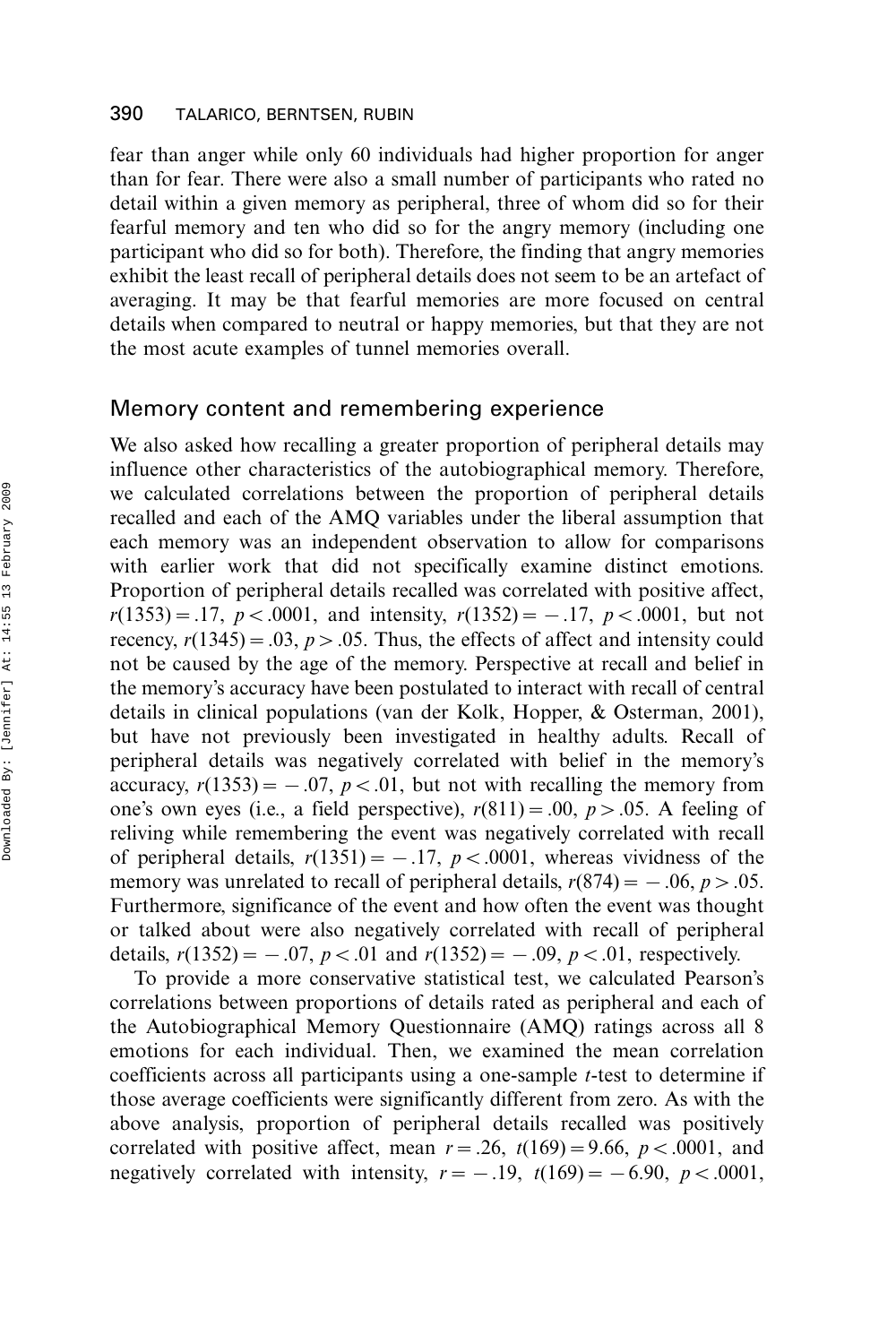but not correlated with recency,  $r = .01$ ,  $t(168) = 0.44$ ,  $p > .05$ . Unlike above, where belief in the memory's accuracy was negatively associated with proportion of peripheral details, no relationship was found in this analysis,  $r = -.01$ ,  $t(162) = -0.36$ ,  $p > .05$ . Recalling the memory from one's own eyes (i.e., a field perspective), was unrelated to recall of peripheral details,  $r = -.02$ ,  $t(96) = -0.62$ ,  $p > .05$ , as it was above. Similarly, in this more conservative analysis, vividness was not associated with proportion of peripheral details recalled,  $r = -.03$ ,  $t(108) = -0.90$ ,  $p > .05$ , and the relationship between increased proportion of peripheral details and decreased reliving was only marginally significant,  $r = -.06$ ,  $t(168)=-1.90$ ,  $p=.059$ . Significance of the event and how often it was rehearsed were still negatively correlated with proportion of peripheral details recalled,  $r = -.07$ ,  $t(169) = -2.16$ ,  $p = .033$  and  $r = -.08$ ,  $t(169) = -2.55$ ,  $p = .012$ , respectively. That statistical significance was obtained with small correlations indicates that the correlations calculated within subjects did not vary much.

In order to ease comparisons with previous work involving only one or two emotions, we also calculated the correlations for each of the eight emotions individually (see Table 3). Because each participant provided only one memory from each emotional category, the observations within the correlation matrix for each emotion are independent. However, the range of affect and intensity are obviously restricted in this analysis. Given that, it is perhaps not surprising that increasing affect is correlated with recalling a greater proportion of peripheral details only for angry memories and that intensity is negatively correlated with recall of peripheral details in only half of the emotions: positive surprise, in love, sad, and angry. Recency is correlated with greater recall of peripheral details for calm and fearful memories.

Berntsen (2002) failed to find a relationship between recall of peripheral details and the experience of remembering in memories for shocking or happy experiences, which is consistent with our relatively low correlations overall, and the fact that we found no significant correlations between proportion of peripheral details and recall perspective or vividness within any particular emotion and a negative relationship between proportion of peripheral details recalled and belief in the memory's accuracy for calm memories only. Consistent with the two types of correlations calculated above, the experience of reliving the experience at recall was most related to the proportion of peripheral details. Ratings of reliving were associated with recall of fewer peripheral details for all memories but those of positive surprise and fear. This is consistent with previous work showing positive correlations between recall of central details and reliving in positive memories (Butler & Wolfner, 2000).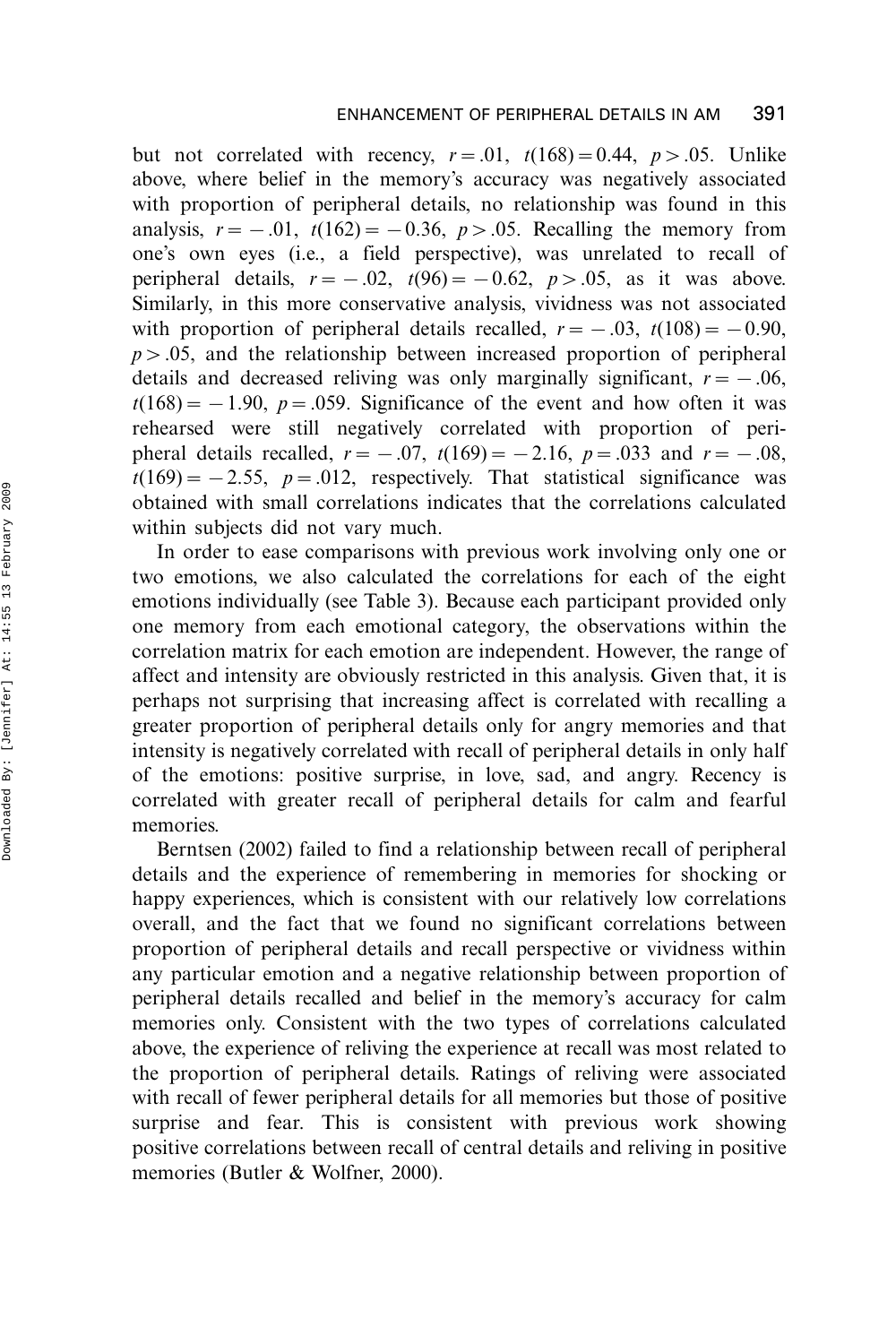| Pearson's correlations between proportions of details rated as peripheral and each of the Autobiographical Memory Questionnaire (AMQ)<br>ratings within each emotion, in order of proportion peripheral details recalled |        |           |         |               |             |          |           |                     |           |
|--------------------------------------------------------------------------------------------------------------------------------------------------------------------------------------------------------------------------|--------|-----------|---------|---------------|-------------|----------|-----------|---------------------|-----------|
|                                                                                                                                                                                                                          | Affect | Intensity | Recency | <b>Belief</b> | Perspective | Reliving | Vividness | <i>Significance</i> | Rehearsal |
| Positive surprise                                                                                                                                                                                                        | $-.11$ | $-.17*$   | .04     | $-.08$        | $-.07$      | $-.11$   | $-.01$    | $-.15$              | $-.10$    |
| Calm                                                                                                                                                                                                                     | $-.11$ | $-.11$    | $.16*$  | $-.18*$       | $-.03$      | $-.30*$  | $-.17$    | $-.14$              | $-.06$    |
| Happy                                                                                                                                                                                                                    | $-.14$ | $-.07$    | .08     | $-.13$        | .10         | $-.24*$  | $-.12$    | $-.14$              | $-.21*$   |
| In love                                                                                                                                                                                                                  | $-.05$ | $-.28*$   | $-.06$  | $-.05$        | $-.03$      | $-.18*$  | $-.08$    | $-.18*$             | $-.18*$   |
| Sad                                                                                                                                                                                                                      | .00.   | $-.16*$   | .04     | $-.11$        | .17         | $-.16*$  | $-.06$    | $-.16*$             | $-.03$    |
| Negative surprise                                                                                                                                                                                                        | .07    | $-.11$    | .04     | $-.08$        | .01         | $-.25*$  | .00       | $-.04$              | $-.10$    |
| Afraid                                                                                                                                                                                                                   | .11    | $-.11$    | $.15*$  | .02           | .01         | $-.09$   | $-.05$    | $-.01$              | $-.01$    |
| Angry                                                                                                                                                                                                                    | $.15*$ | $-.18*$   | .04     | $-.11$        | $-.04$      | $-.26*$  | $-.14$    | $-.17*$             | $-.08$    |

TABLE 3

*Notes*: Due to missing values,  $N = 100-102$  for field/observer,  $N = 108-110$  for vividness, and  $N = 167-170$  for all other variables.  $* p < .05$ .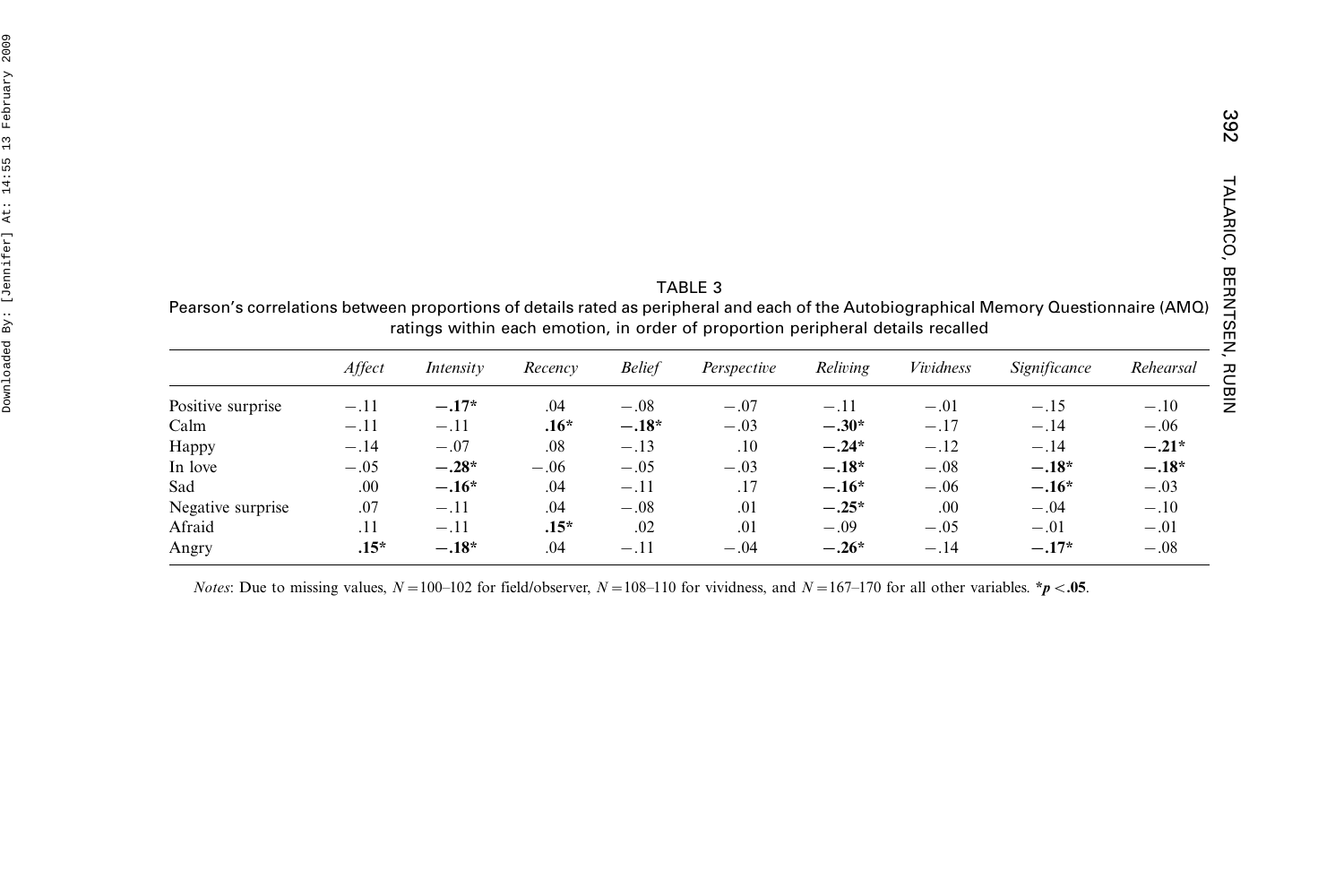Significance of the event was negatively correlated with recall of peripheral details for memories of being in love, sad, and angry, just as it was in the two previous analyses. Consistent with Butler and Wolfner (2000), who found recall of peripheral details and rehearsal to be correlated in positive, but not negative, event memories, we found rehearsal to be negatively correlated with recall of peripheral details for memories of happiness and being in love. However, Berntsen (2002) found recall of peripheral details to be negatively correlated with rated frequency of talking about the event for memories of shocking events. Our rehearsal question asked how often participants both thought about and talked about the event, perhaps explaining why we failed to show a correlation for any of our negatively valenced memories.

### **DISCUSSION**

The primary goal of the current study was to examine the influence of emotion on recall of peripheral details in autobiographical memory. We found that a greater proportion of peripheral details were recalled for positively valenced events. This is consistent with previous studies (Berntsen, 2002; Libkumen et al., 2004) and may be explained in terms of Fredrickson's (1998, 2001; Fredrickson & Branigan, 2005) broaden-and-build theory of positive emotions. Like many appraisal theories, broaden-and-build argues that the aspects of an emotional event that help identify and perpetuate the discrete emotion elicited by that experience will be enhanced relative to the other aspects of the event. In the case of negative emotions, this is evidenced by focusing attention on the threatening (in the case of fear) or frustrating (in the case of anger) element. For positive emotions, in the absence of a specific target of emotion, the ambient characteristics take on greater importance and one attends to and later recalls more of these peripheral details.

Within negative emotions, we found the impairment of peripheral recall to be greatest in memories of anger, not of fear, a finding not predicted by the original concept of tunnel memory. However, cognitive appraisal theories can help explain our data by appealing to emotion-specific characteristics. These theories would predict that angry and fearful memories should emphasise central, threat-relevant information. In contrast, memories of sadness, though negative and often intense, can be more broad, especially if the event generates thoughts of what might have been had the failure or loss not occurred. Similarly, for positive emotions, happiness and calm encourage a broadening of thinking and reflection on the overall experience resulting in greater recall of peripheral details. However, memories of romantic love may emphasise the target of one's affection, therefore resulting in relatively more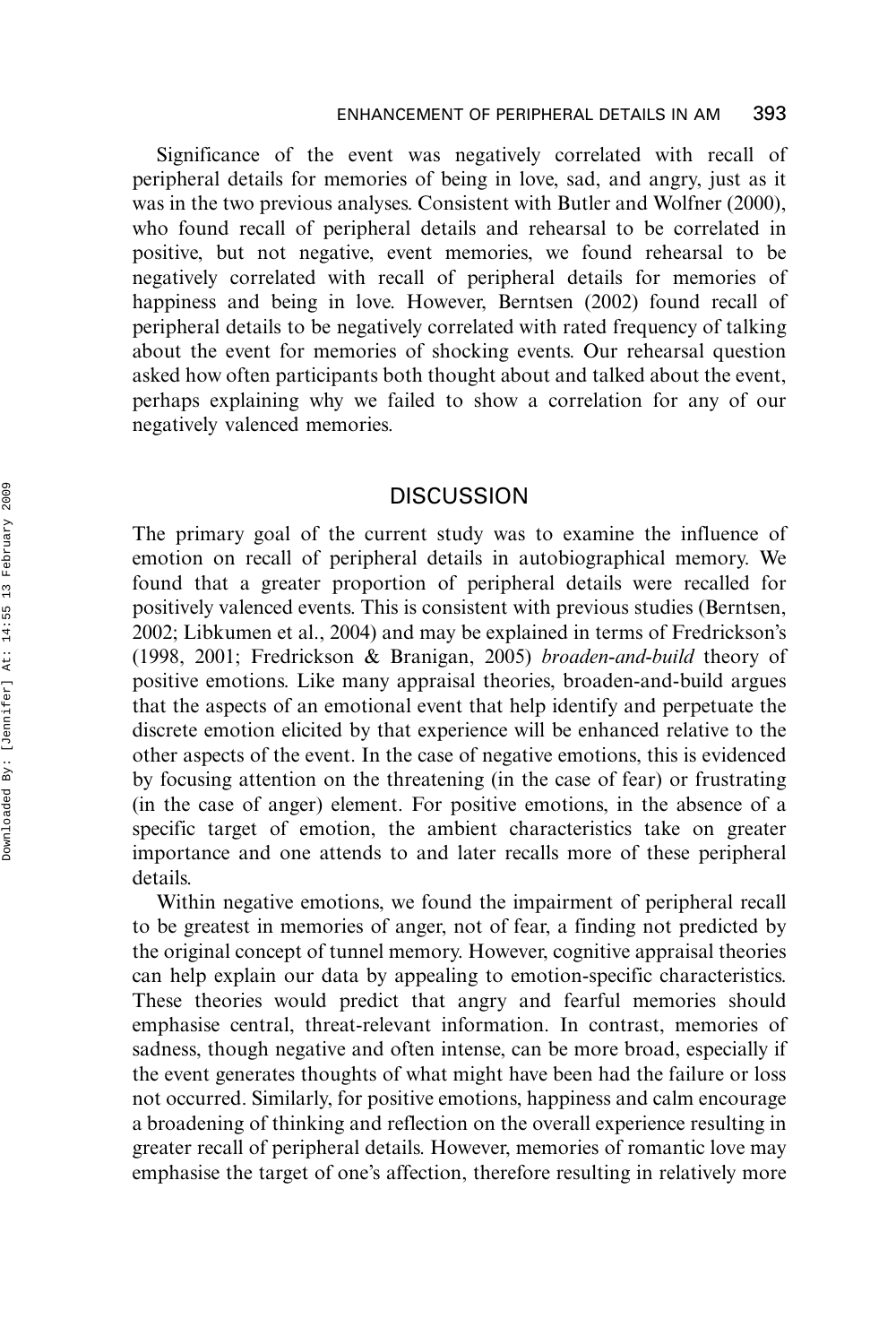central details than other positive emotions. An emotion-specific cognitive appraisal would be needed to distinguish among the individual emotions, such as fear and anger (e.g., Lazarus, 1991). These post hoc suggestions would need to be tested. Unfortunately, the non-narrative nature of the recall task employed here prohibits precise content analysis, but we expect this to be a fruitful topic for future investigations.

Koss, Tromp, and Tharan (1995) argued that the recall of peripheral details is important to understanding autobiographical memory because they are less likely to be reconstructed from semantic knowledge and therefore may be used as an indicator of accurate recollection (rather than plausible reconstruction) by both outside observers (e.g., experimenters or juries) and by the individual (i.e., as a means of reality monitoring; Johnson, 1988; Johnson, Hashtroudi, & Lindsay, 1993). Under this assumption, in addition to the theoretical significance, a fuller understanding of how peripheral details are encoded and recalled in emotional situations is of utmost practical importance. Our findings provide important future directions for investigating the role of central versus peripheral details in emotional memory overall, as well as defining what makes an element of experience central or peripheral within each discrete emotion.

We investigated several phenomenological properties of memories in addition to intensity and affect. In the existing clinical literature, perspective at recall and belief in the memory's accuracy have been postulated to interact with recalling more central details (van der Kolk et al., 2001). In the current study with healthy adults, recalling the event from the same perspective as it occurred was unrelated to greater recall of peripheral details in any level of analysis. Belief in the memory's accuracy was correlated with less recall of peripheral details when examining all memories individually, but not in the more conservative analysis and only within calm memories.

Looking within particular emotions, we found recall of peripheral details to be negatively correlated to reliving in six of the eight emotions (calm, happy, in love, sad, negatively surprising, and angry). Similarly, across all memories, reliving was strongly related to recall of a lesser proportion of peripheral details. We had no particular expectations for the direction of influence between the recall of peripheral details and reliving the event. However, recall of peripheral details was only marginally related to less reliving when individual differences were accounted for, even though we had sufficient power to detect a relationship if one were present. Therefore, it may be that within a given individual, the type of details recalled are not related to the experience of reliving the event, but that, on average, more peripheral details are associated with less reliving for particular experiences. Whether greater recall of peripheral details dampens reliving or if reliving serves to enhance recall of central details at the expense of peripheral details remains an open question given the correlational nature of the data.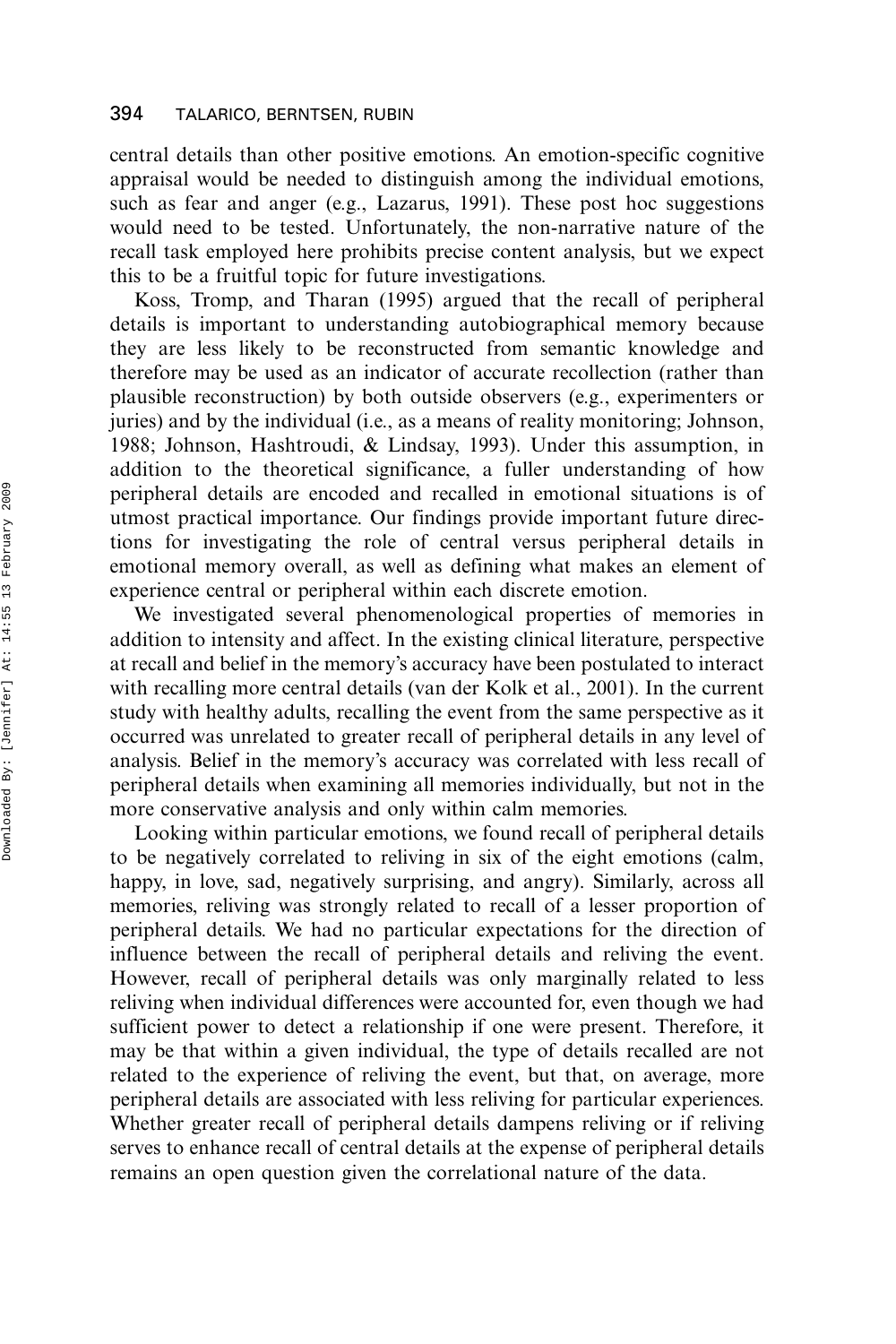One area that has produced contradictory findings in the literature is rehearsal. Butler and Wolfner (2000) found talking about the event to be correlated with recall of peripheral details for positive events but not traumatic events whereas, in contrast, Berntsen (2002) found such a correlation for shocking but not for happy memories. We asked about both covert and overt rehearsal and found consistently negative correlations between recall of peripheral details and rehearsal, including for memories of being in love and happy. Significance of the event was also consistently correlated with recall of fewer peripheral details. Within specific emotions, this includes a negative correlation between significance of the event and proportion of peripheral details recalled for memories of anger, sadness, and being in love.

Determining the relationship between memory content and phenomenology is a question ripe for future investigation, especially when combined with appraisal theories of emotion and consideration for the role of discrete emotions in memory. Here we have expanded previous work showing that negative, but not positive, emotion decreases memory of peripheral details. We have shown that this valence effect is found consistently across a variety of emotionally negative and positive events. In addition we have demonstrated that the specific content and appraisal pattern of discrete emotions interact with this overall valence effect in autobiographical memory.

> Manuscript received 23 March 2006 Revised manuscript received 1 August 2007 Manuscript accepted 9 January 2008 First published online 4 June 2008

## REFERENCES

- American Psychiatric Association. (2000). Diagnostic and statistical manual of mental disorders (4th ed., text revision). Washington, DC: American Psychiatric Association.
- Berntsen, D. (2002). Tunnel memories for autobiographical events: Central details are remembered more frequently from shocking than from happy experiences. Memory & Cognition, 30, 1010-1020.
- Bless, H., Clore, G. L., Schwarz, N., Golisano, V., Rabe, C., & Wölk, M. (1996). Mood and the use of scripts: Does being in a happy mood really lead to mindlessness? Journal of Personality and Social Psychology, 71, 665-679.
- Bohn, A., & Berntsen, D. (2007). Pleasantness bias in flashbulb memories: Positive and negative flashbulb memories of the fall of the Berlin Wall among East and West Germans. Memory & Cognition, 35, 565-577.
- Burt, C. D. B., Watt, S. C., Mitchell, D. A., & Conway, M. A. (1998). Retrieving the sequence of autobiographical event components. Applied Cognitive Psychology, 12, 321–338.
- Butler, L. D., & Wolfner, A. L. (2000). Some characteristics of positive and negative (''most traumatic'') event memories in a college sample. Journal of Trauma & Dissociation, 1, 45–68.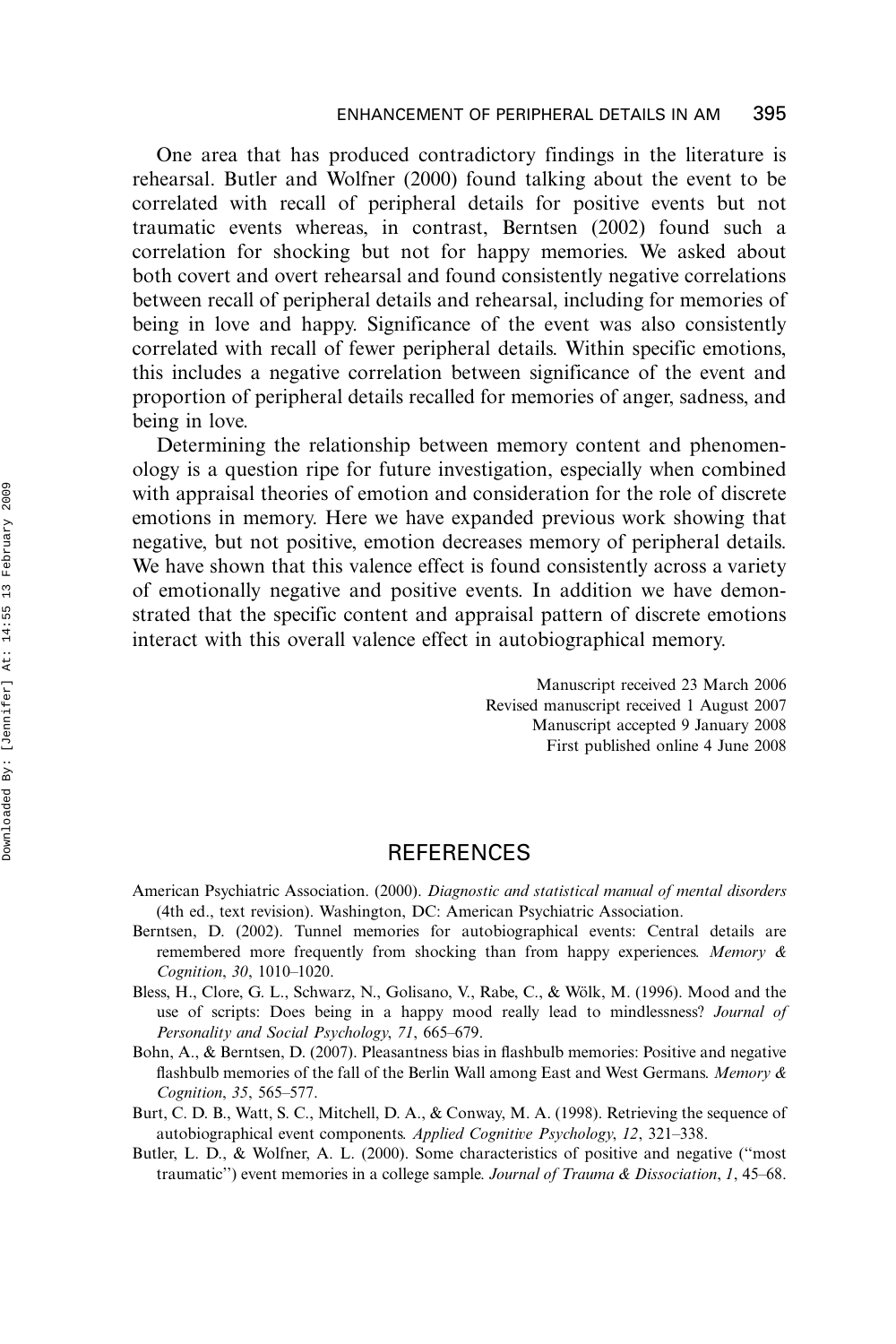- Carstensen, L. L., Mayr, U., Pasupathi, M., & Nesselroade, J. R. (2000). Emotional experience in everyday life across the adult life span. Journal of Personality and Social Psychology, 79, 644-655.
- Christianson, S.-Å. (1992). Emotional stress and eyewitness memory: A critical review. Psychological Bulletin, 112, 284-309.
- Christianson, S.-A., & Hubinette, B. (1993). Hands up! A study of witnesses' emotional reactions and memories associated with bank robberies. Applied Cognitive Psychology, 7, 365-379.
- Christianson, S.-A., & Loftus, E. F. (1990). Some characteristics of people's traumatic memories. Bulletin of the Psychonomic Society, 28, 195-198.
- Christianson, S.-A., & Loftus, E. F. (1991). Remembering emotional events: The fate of detailed information. Cognition and Emotion, 5, 81-108.
- Christianson, S.-A., & Mjöerndal, T. (1985). Adrenalin, emotional arousal and memory. Scandinavian Journal of Psychology, 26, 237-248.
- D'Argembeau, A., Comblain, C., & van der Linden, M. (2003). Phenomenal characteristics of autobiographical memories for positive, negative, and neutral events. Applied Cognitive Psychology, 17, 281-294.
- D'Argembeau, A., & van der Linden, M. (2005). Influence of emotion on memory for temporal information. Emotion, 5, 503-507.
- Destun, L. M., & Kuiper, N. A. (1999). Phenomenal characteristics associated with real and imagined events: The effects of event valence and absorption. Applied Cognitive Psychology, 13, 175-186.
- Doerksen, S., & Shimamura, A. P. (2001). Source memory enhancement for emotional words. Emotion,  $1, 5-11$ .
- Dutton, A., & Carroll, M. (2001). Eyewitness testimony: Effects of source of arousal on memory, source-monitoring, and metamemory judgments. Australian Journal of Psychology, 53, 83–91.
- Easterbrook, J. A. (1959). The effect of emotion on cue utilization and the organization of behavior. Psychological Review, 66, 183-201.
- Ellsworth, P. C., & Scherer, K. R. (2003). Appraisal processes in emotion. In R. J. Davidson, K. R. Scherer, & H. H. Goldsmith (Eds.), Handbook of affective sciences (pp. 572-595). Oxford, UK: Oxford University Press.
- Estrada, C. A., Isen, A. M., & Young, M. J. (1997). Positive affect facilitates integration of information and decreases anchoring in reasoning among physicians. Organizational Behavior and Human Decision Processes, 72, 117-135.
- Fredrickson, B. L. (1998). What good are positive emotions? Review of General Psychology, 2, 300319.
- Fredrickson, B. L. (2001). The role of positive emotions in positive psychology: The broadenand-build theory of positive emotions. American Psychologist, 56, 218-226.
- Fredrickson, B. L., & Branigan, C. (2005). Positive emotions broaden the scope of attention and thought-action repertoires. Cognition and Emotion, 19, 313-332.
- Intraub, H., & Richardson, M. (1989). Wide-angle memories of close-up scenes. Journal of Experimental Psychology: Learning, Memory, and Cognition, 15, 179-187.
- Isen, A. M., & Daubman, K. A. (1984). The influence of affect on categorization. Journal of Personality and Social Psychology, 47, 1206–1217.
- Isen, A. M., Daubman, K. A., & Nowicki, G. P. (1987). Positive affect facilitates creative problem solving. Journal of Personality and Social Psychology, 52, 1122-1131.
- Johnson, M. K. (1988). Reality monitoring: An experimental phenomenological approach. Journal of Experimental Psychology: General, 117, 390–394.
- Johnson, M. K., Hashtroudi, S., & Lindsay, D. (1993). Source monitoring. Psychological Bulletin, 114, 3-28.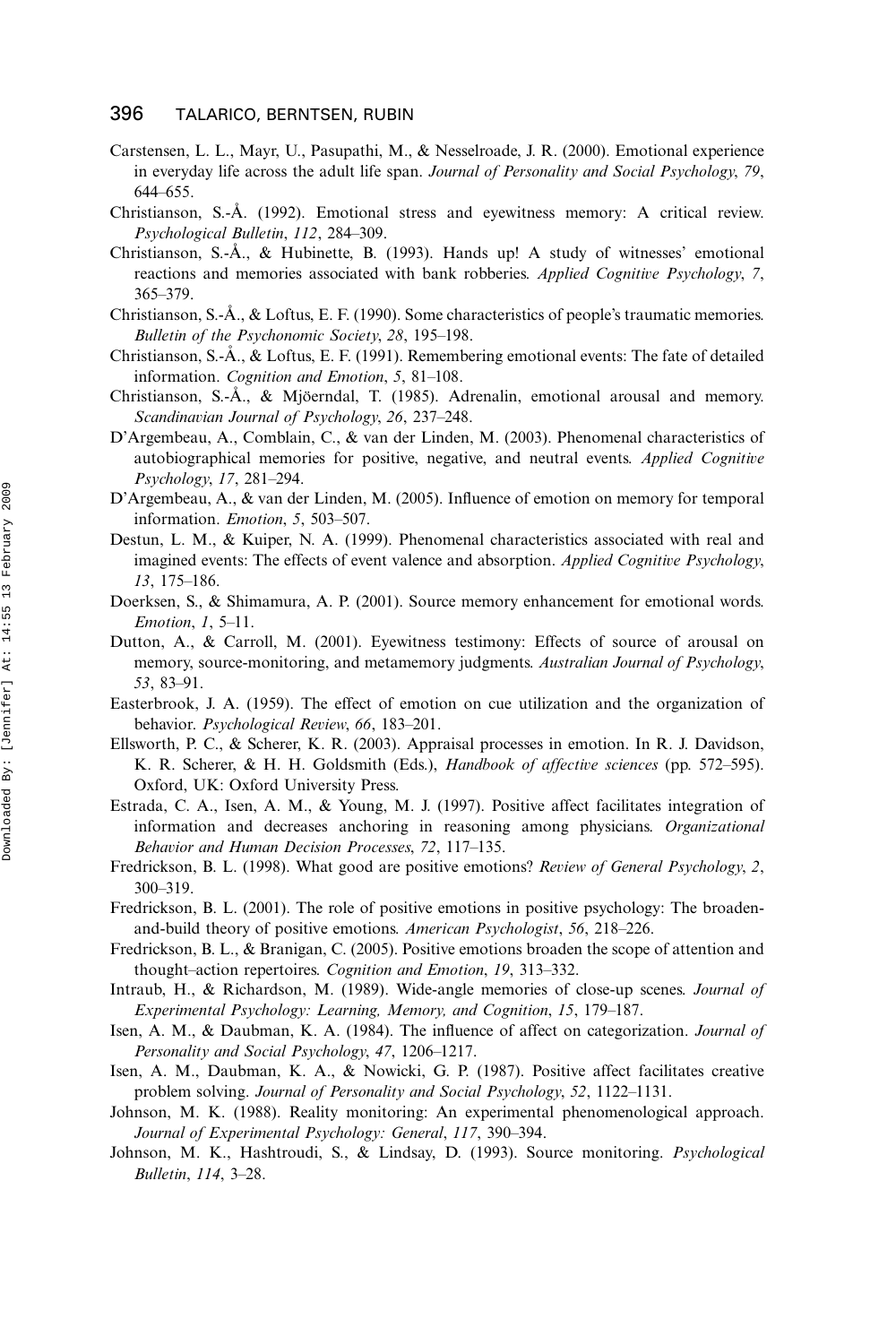- Kensinger, E. A., & Corkin, S. (2003). Memory enhancement for emotional words: Are emotional words more vividly remembered than neutral words? Memory & Cognition, 31, 1169-1180.
- Kensinger, E. A., & Schacter, D. L. (2006). When the Red Sox shocked the Yankees: Comparing negative and positive memories. Psychonomic Bulletin and Review, 13, 757-763.
- Koss, M. P., Tromp, S., & Tharan, M. (1995). Traumatic memories: Empirical foundations, forensic and clinical implications. Clinical Psychology: Science & Practice, 2, 111-132.
- Lazarus, R. S. (1991). Emotion & adaptation. New York: Oxford University Press.
- Lerner, J. S., Gonzalez, R. M., Small, D. A., & Fischhoff, B. (2003). Effects of fear and anger on perceived risks of terrorism: A national field experiment. *Psychological Science*, 14, 144–150.
- Levine, L. J., & Bluck, S. (2004). Painting with broad strokes: Happiness and the malleability of event memory. Cognition and Emotion, 18, 559-574.
- Levine, L. J., & Burgess, S. L. (1997). Beyond general arousal: Effects of specific emotions on memory. Social Cognition, 15, 157-181.
- Levine, L. J., & Pizarro, D. A. (2004). Emotion and memory research: A grumpy overview. Social Cognition, 22, 530-554.
- Libkuman, T. M., Nichols-Whitehead, P., Griffith, J., & Thomas, R. (1999). Source of arousal and memory for detail. Memory  $\&$  Cognition, 27, 166–190.
- Libkuman, T. M., Stabler, C. L., & Otani, H. (2004). Arousal, valence, and memory for detail. Memory, 12, 237-247.
- Loewenstein, G. F., Weber, E. U., Hsee, C. K., & Welch, N. (2001). Risk as feelings. Psychological Bulletin, 127, 267-286.
- MacKay, D. G., & Ahmetzanov, M. V. (2005). Emotion, memory, and attention in the taboo Stroop paradigm: An experimental analogue of flashbulb memories. Psychological Science,  $16, 25 - 32$
- MacKay, D. G., Shafto, M., Taylor, J. K., Marian, D. E., Abrams, L., & Dyer, J. R. (2004). Relations between emotion, memory, and attention: Evidence from taboo Stroop, lexical decision, and immediate memory tasks. Memory & Cognition, 32, 474-488.
- McNally, R. J. (2003). Remembering trauma. Cambridge, MA: Belknap Press.
- $\ddot{\text{Ohman}}$ , A., Flykt, A., & Esteves, F. (2001). Emotion drives attention: Detecting the snake in the grass. Journal of Experimental Psychology: General, 130, 466-478.
- Park, J., & Banaji, M. R. (2000). Mood and heuristics: The influence of happy and sad states on sensitivity and bias in stereotyping. Journal of Personality and Social Psychology, 78, 1005– 1023.
- Pickel, K. L. (1999). The influence of context on the "weapon focus" effect. Law & Human Behavior, 23, 299-311.
- Raghunathan, R., & Pham, M. T. (1999). All negative moods are not equal: Motivational influences of anxiety and sadness on decision making. Organizational Behavior and Human Decision Processes, 79, 56-77.
- Reisberg, D., & Heuer, F. (2004). Memory for emotional events. In D. Reisberg & P. Hertel (Eds.), Memory and emotion (pp. 3-41). New York: Oxford University Press.
- Robinson, J. A. (1976). Sampling autobiographical memory. Cognitive Psychology, 8, 578-595.
- Rubin, D. C. (1980). 51 Properties of 125 words: A unit analysis of verbal behavior. Journal of Verbal Learning and Verbal Behavior, 19, 736–753.
- Rubin, D. C. (2006). The basic-systems model of episodic memory. Perspectives on Psychological Science, 1, 277-311.
- Rubin, D. C., Berntsen, D., & Johansen, M. K. (in press). A mnemonic model of posttraumatic stress disorder: Evaluating basic assumptions underlying the PTSD diagnosis. Psychological Review.
- Rubin, D. C., Schrauf, R. W., & Greenberg, D. L. (2003). Belief and recollection of autobiographical memories. Memory & Cognition, 31, 887-901.